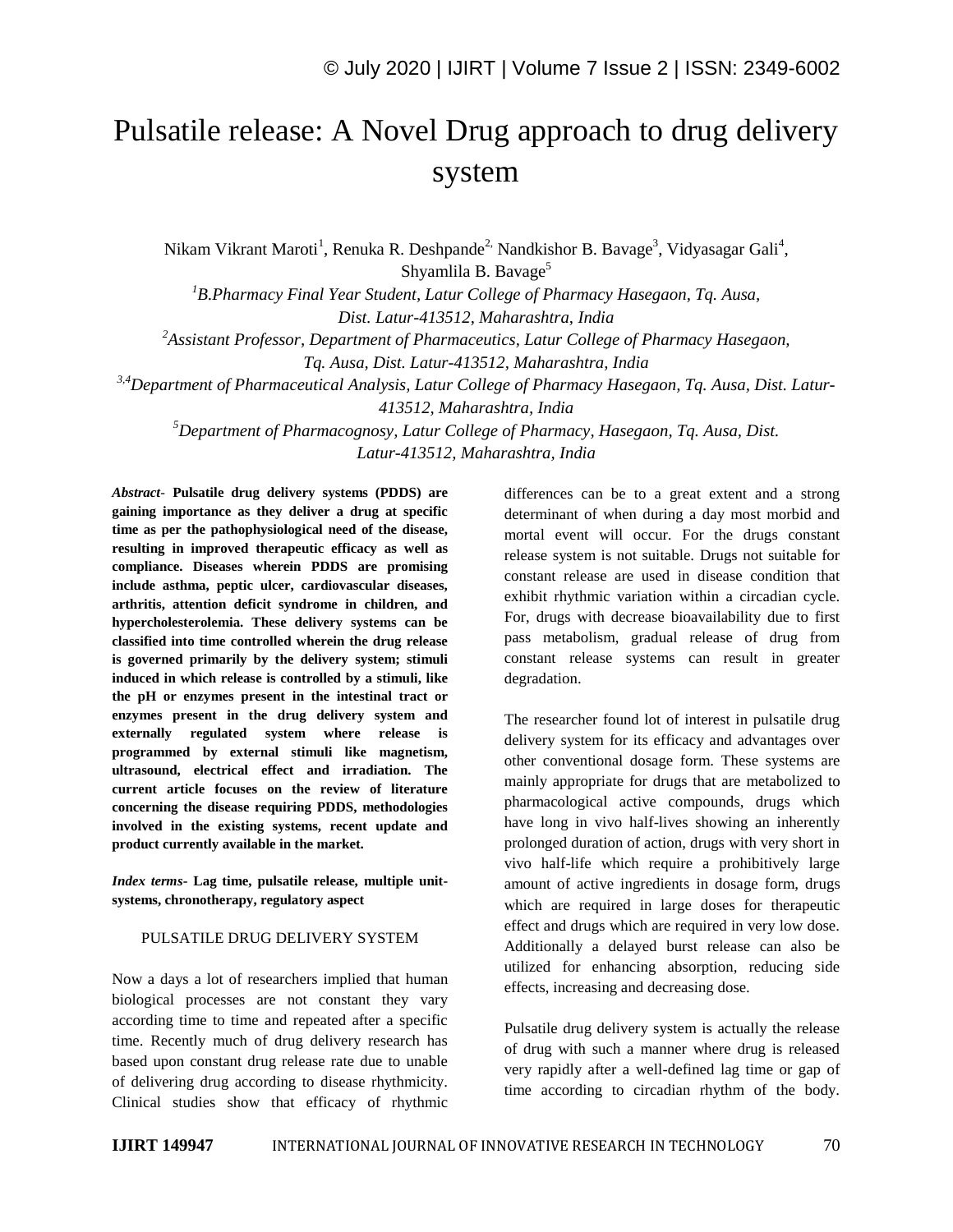These situations therefore compel designing a delayed fast release systems.

The delivery of drug is based upon the quantity of drug is released from the dosage form within this lag time is negligible and after that all drug is released in burst manner. Among all the delivery, the oral controlled pulsatile drug delivery system represents the most popular form of controlled drug delivery system for the advantage of oral route of drug administration such system to maintain a plasma concentration of drugs within the therapeutic windows for longer number of pathetical cases such as arthritis are mostly happening at morning.

Today, a vast amount of literature clearly documents that biological processes and functions are not constant, but highly variable in a predictable-in-time manner as expressed by prominent rhythms of various period.

Chronobiology is the study of biological rhythms and the mechanisms of biological timekeeping. Chronobiology is delivery systems which are developed to deliver drug respective to the circadian behavior of diseases in the body which are occurring after a specific time interval. The product follow a sigmoidal drug release profile are defined by the time period of no release (lag time) followed by a rapid and complete drug release. Thus drug can be delivered at right time, in right amount and at right site of action by use of such approach.

Pulsatile systems are achieving a lot of interest as they deliver the drug at the right site of action at the right time and in the right amount, thus providing spatial and temporal delivery and increasing patient compliance. These systems are designed based on the circadian rhythm of the body. However, there certain condition of drug which such a release pattern is not suitable. These are condition release of drug after lag time.

The release of drug from pulsatile dosage form indicate by the following diagram which shows the ideal sigmoidal release after a specific time interval in burst pattern in bulk to induce the therapeutic effect as required at that specific time.



Fig. no 1.1:- Drug release profile of pulsatile drug delivery system

Chronobiology, Chronotherapeutics and Chronopharmaceutics:

Choronobiology is the science concerned with the biological mechanism of thedisease according to a time structure. "chrono" pertains to time and "biology" pertains to the study , or science, of life.

The scientific studies of biological rhythms are clearly reveal that biological functions and process are the not over time. Some of the rhythms that is affect the bodies include:

Ultradian:-In the 1950's, sleep researcher Nathaniel Kleitman discovered that the human body tends to move through 90-120 minute cycles. At night, these cycles correspond to the different stages of sleep (alertness, light, REM, deep, etc.). During the day, these cycles correspond to different levels of energy and alertness.

Kleitman referred to these cycles as the "basic restactivity cycle". Since then, others have called these cycles ultradian rhythms.

Oscillationsof shorter duration are termed Ultradian Rhythms (more than one cycleper 24 hrs). 90 minutes sleep cycle (cycles shorter than a days)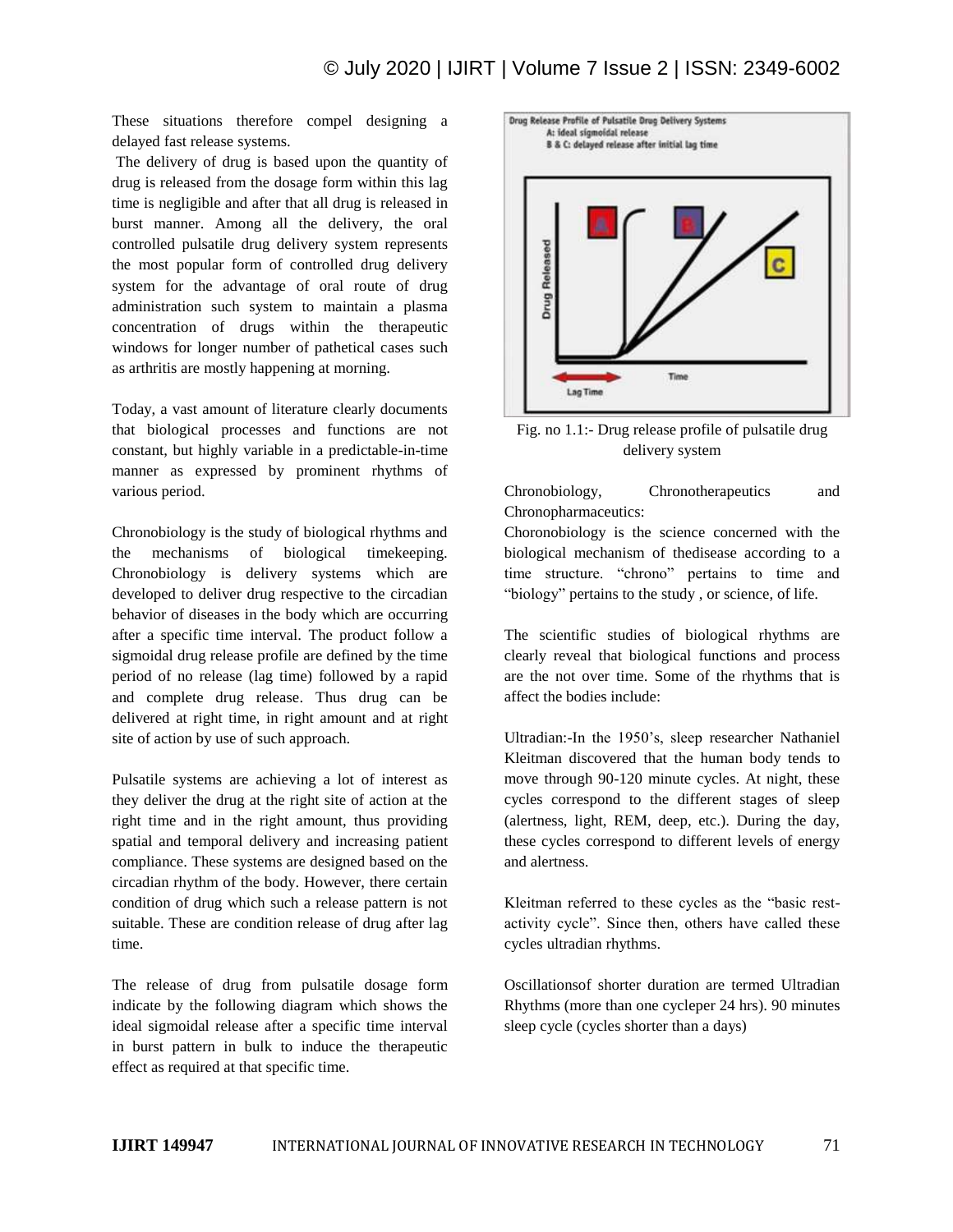

FIGURE 2

Circadian:-The term "circardian", coined by Franz halberg, comes from the Latin circa, "around", and diem of dies, "day", meaning literally "approximately one day". Ourbody appears to be genetically programmed to function on roughly a 24-hour cycle.



Fig. Circadian Rhythms of human body

Infradian:-In chronobiology an infradian rhythm is a rhythm with a period longer than the period of a circadian rhythm, i.e. with a frequency less than one cycle in 28 hours such as menstruation, breeding, tidal or seasonal rhythms. cycles longer that are 24 hours ( such as monthly menstruation),



Seasonal:- seasonal are those who occur at particular season and symptoms are occurring only in that season. ex. a seasonal affective disorder (SAD) which is causes depression in a susceptible people during a winter for the short days.



Fig. seasonal Rhythms

The Link between High Blood Pressure and Circadian Rhythm

The body's regular clock also known as circadian rhythm, is occur oftenly the most important is the heart health because it is the mortal disease. The body continues the mechanism to regulate sleeping and feeding patterns core body temperature, brain wave activity, hormone production, glucose and insulin levels, cell regeneration, and many other biological activities. It is chiefly responsible for regulating two important hormones: melatonin and cortisol.

Melatonin is secreted by the pineal gland in the brain. Production into the bloodstream is stimulated by darkness and typically begins around 9pm, lasting about 12 hours.

Cortisol, also known as the "stress hormone" is produced by the adrenal glands. Because most bodily cells have cortisol receptors, it affects many different functions within the body. Cortisol can help control blood sugar levels, regulate metabolism, help reduce inflammation, and it has a controlling effect on salt and water balance which helps control blood pressure.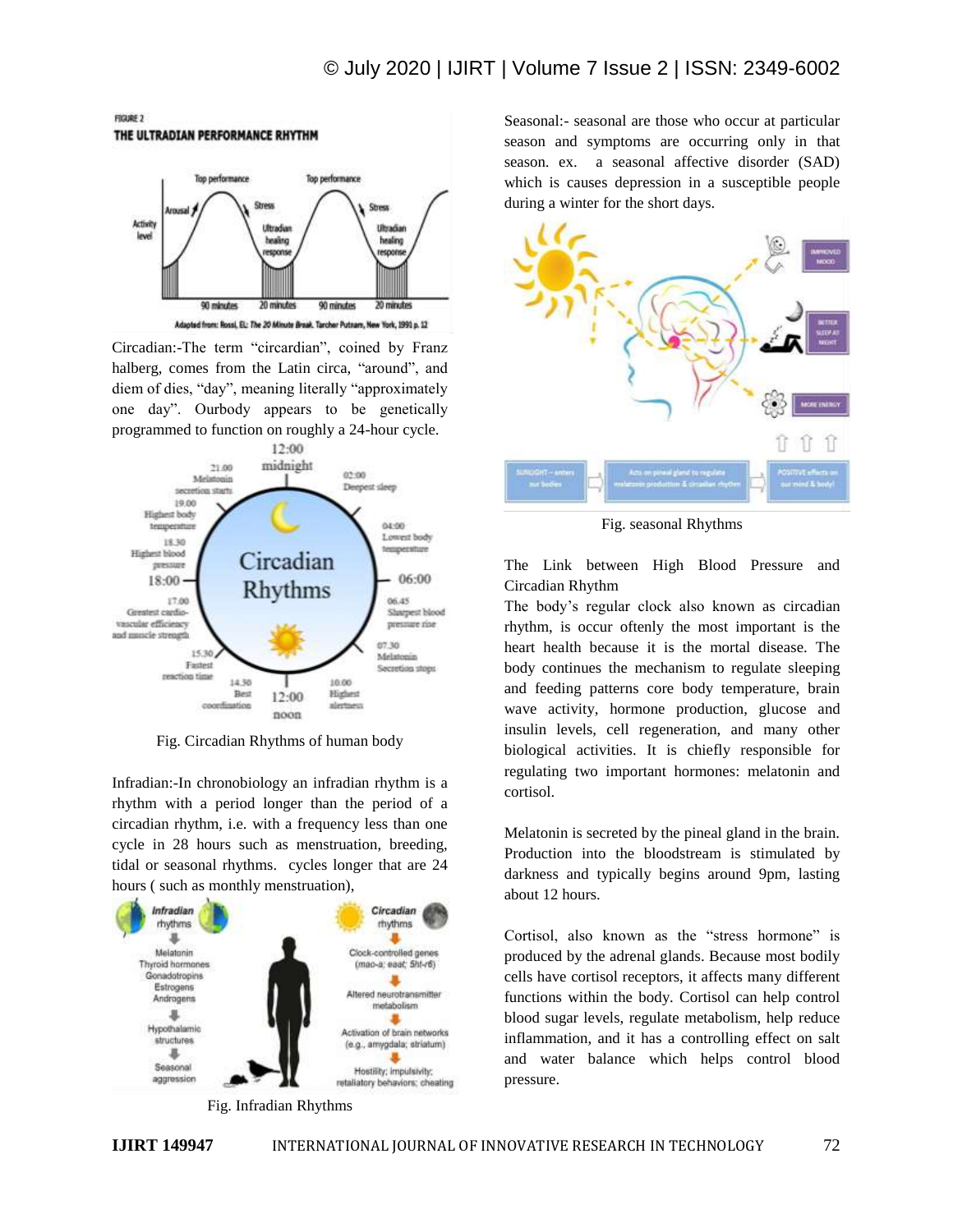

Fig. Melatonin and cortisol regulation throughout the day

Chronopharmacology:- Chronopharmacology is defined as the branch of pharmacology which deals with the study of manner and extent (amount) to which the pharmacokinetics and pharmacodynamics of medications are directly affected by endogenous biological rhythms.



Fig. Blood Pressure Rhythm

Chronotherapy and Chronotherapeutics:-The goal in drug delivery research is to develop formulations that meet therapeutic needs relating to particular pathological conditions. Up to late 1980`s design of drug delivery systems governed by the homeostatic theory. This theory is based on the assumption of biological functions that display constancy over time. Research in chronopharmacological field has demonstrated the importance of biological rhythms in drug therapy.

Chronopharmaceutics (5):-Chronopharmaceutics is a branch of science and technology of dosage forms which deals to the design and evaluation of drug delivery systems that release a bioactive agent according to the chronotherapeutics need of body or disease condition. Chronopharmaceutical drug delivery system elevated to a new concept that is the ability to deliver the therapeutic agent to a patient in a staggered profile and should embody time controlled as well as site specific drug delivery systems regardless of the route of administration

## Need for chronotropic DDS: 7

The conditions or the instances in which this system is required are:

When possible daily variations in pharmacokinetic may be responsible for time dependent variations in drug effects (e.g. some antimicrobial agents are more effective at a specific time of day).

When drugs have a narrow therapeutic range.

When symptoms of a disease are clearly circadian phase-dependent (e.g. Angina pectoris, myocardial infarction).

When drug plasma concentrations are well correlated to the therapeutic effect in case the latter is circadian phase-dependent.

When the drug has some serious adverse effects that can be avoided or minimized because they are related to time of administration.

- 1.4 Advantage of pulsatile drug delivery system: 9,10
- 1 Reduces dose of drug without decrease in therapeutic effects.
- 2 Decreases side effects.
- 3 Decreases drug interaction due to lower cytochrome P450 is enzymes.
- 4 Decreases food effect (change occurring in bioavailability of drug when given with food).
- 5 Improved compliance.
- 6 Chronotherapy, programmed delayed release provides optimal treatment of diseases.
- 7 Pulse release allows multiple dosing in a single dosage form.
- 8 Allows site specific release for local treatment of diseases.
- 9 Drug release is not affected by change in pH of the gastrointestinal tract.

Disadvantage of pulsatile drug delivery system: